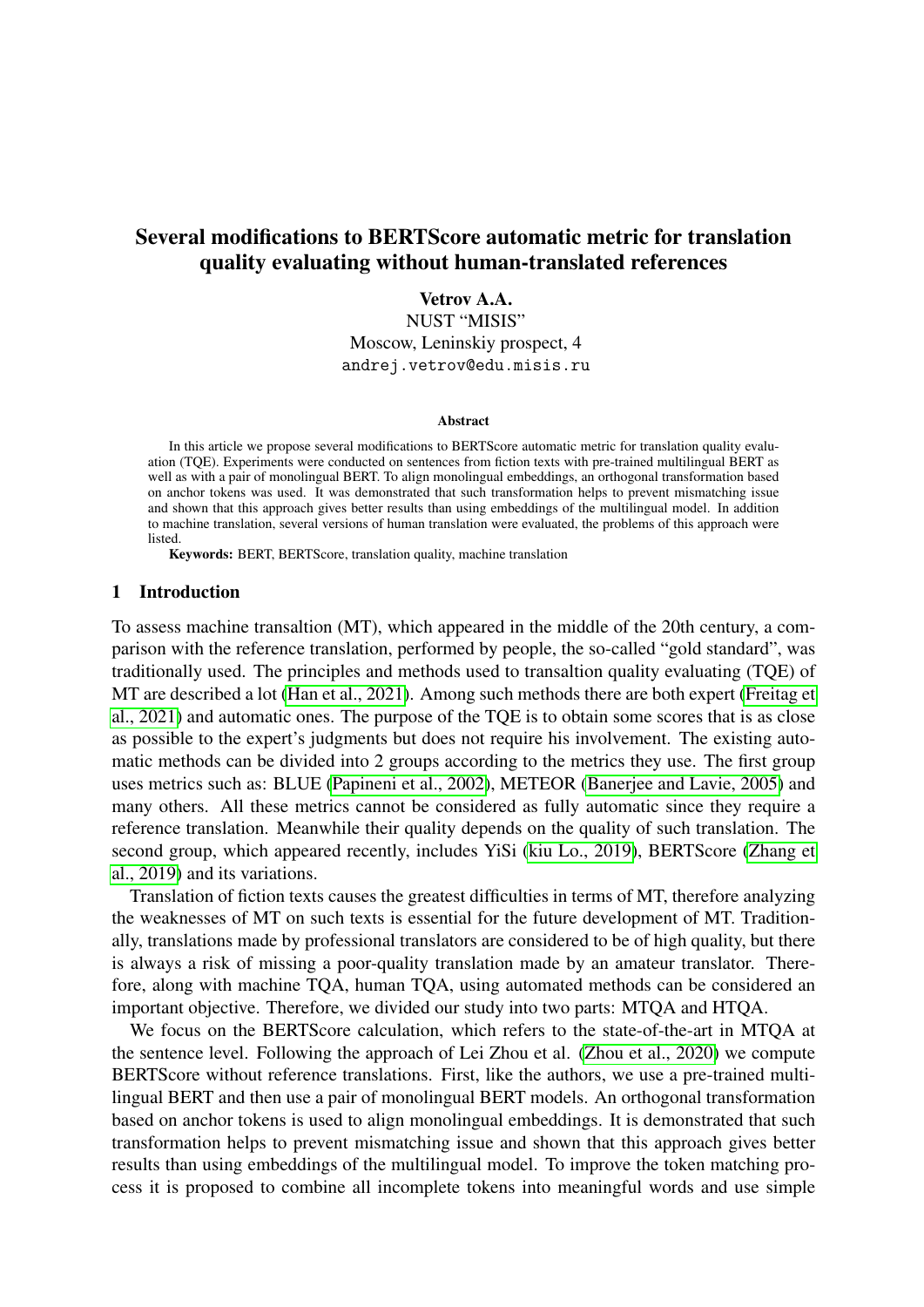

<span id="page-1-0"></span>Figure 1: The BERTScore calculation as given in the original article by Zhang et al.

averaging of corresponding vectors and to calculate BERTScore based on anchor tokens only. Such modifications allow us to achieve a better correlation of the model predictions with human judgments.

#### 2 BERTScore and mismatching issue

The metric was first proposed to assess the quality of text generation with comparing candidate sentences to annotated references [\(Zhang et al., 2019\)](#page-7-0). For this type of tasks, the metric showed the greatest correlation with the estimates given by humans among other metrics. Metric uses contextual embedding of tokens of the pre-trained BERT model [\(Devlin et al., 2018\)](#page-6-5). For each token from the candidate sentence, the closest token is determined in the reference sentence, and vice versa, to obtain Recall and Precision, respectively. The obtained values of cosine distances are averaged. Further, Recall and Precision are combined to calculate F1 as shown at Figure [1.](#page-1-0)

Considering the influence of token frequency, the authors suggested using idf-weighting. Impact of this approach depends on the choice of the original document corpus and slightly affected the results.

Hereafter, Lei Zhou, Liang Ding and Koichi Takeda [\(Zhou et al., 2020\)](#page-7-1), as participants in the Quality Estimation competition at the 5th conference on MT, tried to adopt BERTScore to unsupervised QE, i.e. without reference translation. They tried the pretrained multilingual BERT and revealed so-called mismatching issue.

The problem appeared strongly for the ru->en direction. The reason was the method of tokenization in the model. BERT uses WordPiece, a tokenizer that splits text either into full words or into piece of words, for which embedding vectors are then calculated. Pre-trained multilingual BERT tokenizer splits ru-words into too small pieces, thus during BERTScore calculation these pieces do not find corresponding en-words in the sentence in English, as in the example from the article Figure [2.](#page-2-0)

In response to this issue, the authors [\(Zhou et al., 2020\)](#page-7-1) proposed to use additional token alignment. Practically, that function could align cross-linguistic patterns for the corresponding tokens (ru  $\le$  > en) and be applied weight coefficients, depending on the patterns found, to change the weight of distances for certain pairs.

They demonstrated that for 2 out of 6 directions (ne->en, si->en) the proposed unsupervised method performed better compared to the supervised model proposed by the competition organizers, and for the remaining 4 it showed comparable results. In other words, the fully automatic QA method proved to be competitive, and in some cases better, than the non-automatic one. This approach with empirical selection of weights seems rather contrived. Despite this im-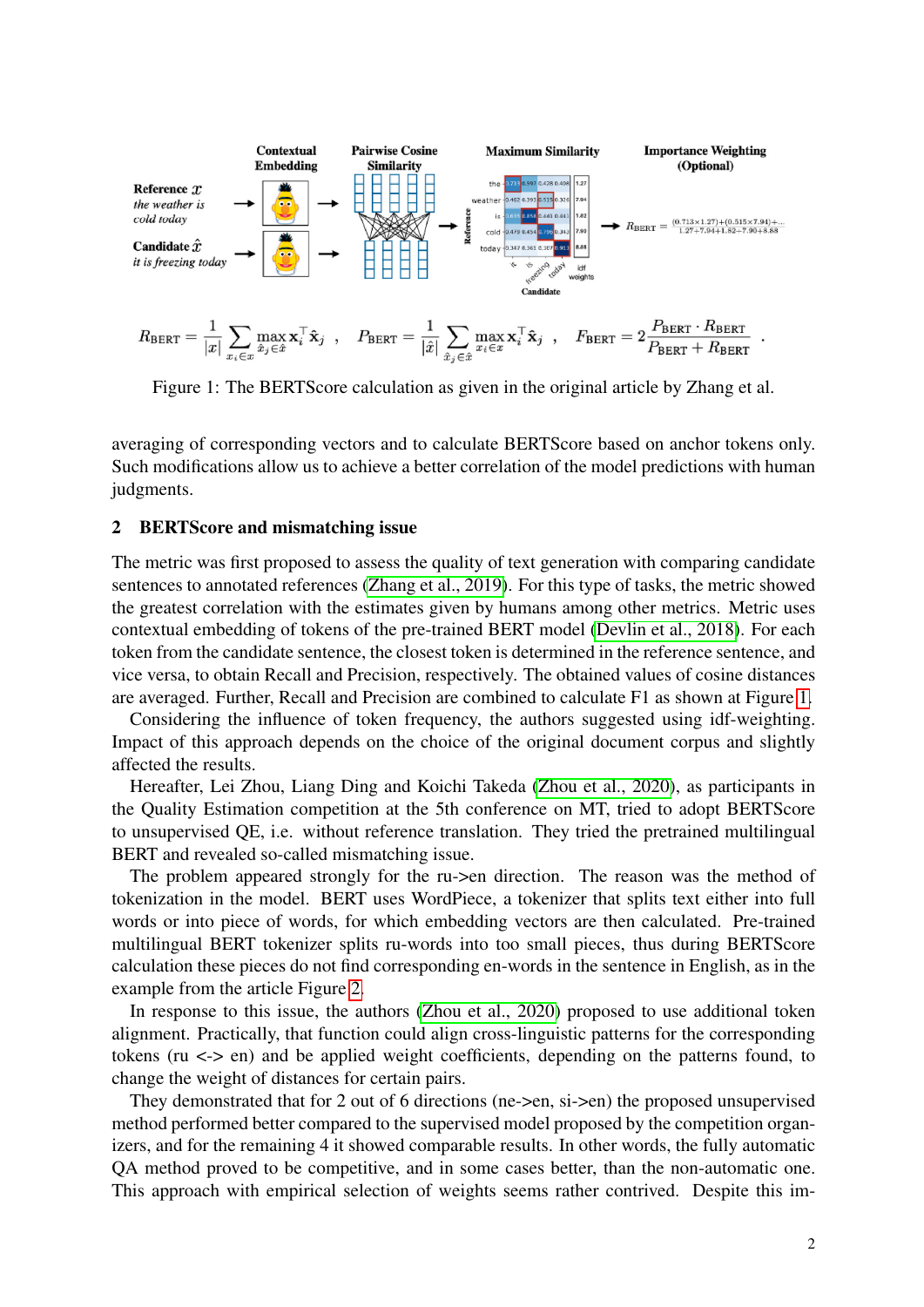

<span id="page-2-0"></span>Figure 2: An example of the mismatching issue from the work by Lei Zhou et al., where the Russian token "Назва" is mismatched to the English token "The". After addition weighting authors could improve the matching.

provement, it was for the ru->en direction that the model score turned out to be noticeably worse than for the base supervised model.

#### 3 Data acquisition

As a data source one of the works by an American writer in the mystical thriller genre was taken. About 100 original sentences were randomly selected from the text.

We engaged a linguist to evaluate the translation quality. Since the task of estimating the continuous value of BERTScore is difficult to formalize for human, it was decided to give only relative rank estimates. The rank correlation coefficients (Spearman- $\rho$ , Kendall- $\tau$ ) were chosen as metrics because these metrics are invariant to any monotonic transformations of the measurement scale. The resulting metrics were calculated as a averages over all test samples.

For MTQA these sentences were translated using the following engines: DeepL, Google Translate, Yandex Translate, Libre Translate. All versions were ranked from 1 to 4 by assessor such that a higher rank corresponds to a better translation quality. Samples with uncertain rank were removed. Finally, we got a dataset of 70 samples.

For HTQA, we took 2 translations made by different humans and 1 MT (Google Translate), all these versions were ranked from 1 to 3 by assessor. Samples with uncertain rank were removed as well, and we got dataset of 58 samples.

To exclude bias in the evaluation in both stages, the assessor was not provided with information on how a particular version of the translation was obtained.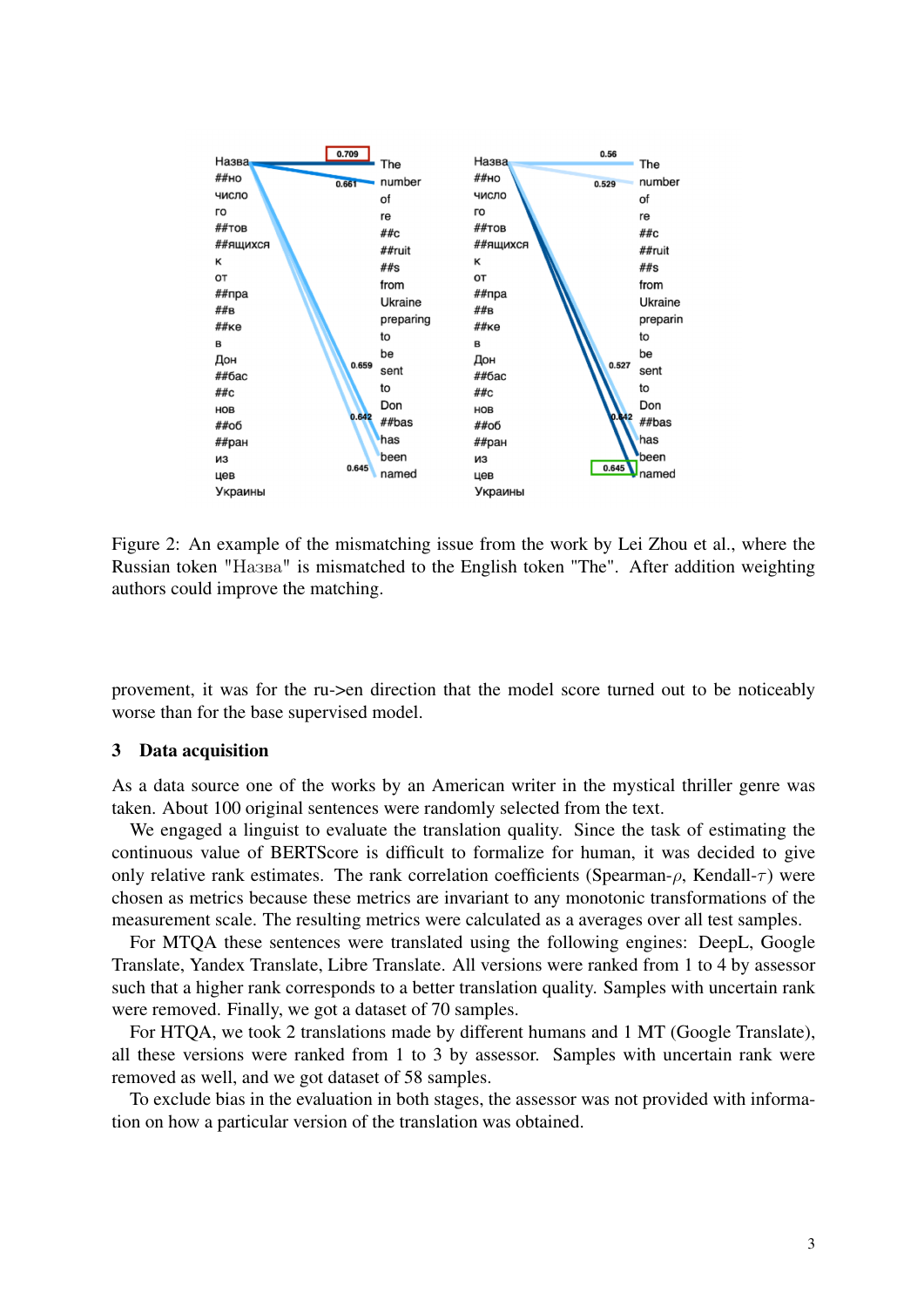# 4 Method

# 4.1 Obtaining a common contextual embedding and solving the mismatching issue

To implement the accurate calculation of BERTScore it is crucial to obtain a common contextual embedding space for tokens in the original English sentences and for tokens of correspondent sentences in Russian.

We tried two approaches:

- Using a multilingual model. [\(Zhou et al., 2020\)](#page-7-1) followed this path in their work and encountered the "mismatching issue". Here we used [BERT multilingual base model.](https://huggingface.co/bert-base-multilingual-cased)
- Using 2 monolingual models [\(Mikolov et al., 2013;](#page-6-6) [Xing et al., 2015\)](#page-7-2). In this case, it is necessary to perform the so-called cross-lingual word alignment for two embeddings. Here we used [BERT base model \(cased\)](https://huggingface.co/bert-base-cased) and [DeepPavlov/rubert-base-cased.](https://huggingface.co/DeepPavlov/rubert-base-cased)

There were at least 2 works, there authors aligned the BERT contextual embeddings and exploited the idea to learn a transformation in the anchor space. [\(Schuster et al., 2019\)](#page-7-3) learned transformation on averaged contextualized embeddings, [\(Wang et al., 2019\)](#page-7-4) learned transformation directly in the contextual space. We followed the last one to preserve word semantics as much as possible.

In case of using separate monolingual models for 2 languages, the mismatching issue is less apparent, since the tokenizer in each of the models works only with its own language and the division into tokens is more granular as every token is most often a full word, which even more noticeable for the Russian language with its rich morphology.

For example, let's look at the sentence in Russian and results of WordPiece-tokenization with 2 models:

Вдруг что-то выпало оттуда — большой, неровно сложенный кусок коричневой бумаги.

**BERT multilingual tokinizer:** 'В', '##дру', '##г', 'что', '-', 'то', 'вы', '##пал', '##о', 'от', '##ту', '##да', '[UNK]', 'большой', ',', 'не', '##ров', '##но', 'сл', '##ожен', '##ный', 'к', '##ус', '##ок', 'кор', '##ичне', '##вой', 'бу', '##ма', '##ги', '.'

RuBERT monolingual tokinizer: 'Вдруг', 'что', '-', 'то', 'выпало', 'оттуда', '-',

'большой', ',', 'неров', '##но', 'сложен', '##ный', 'кусок', 'коричневой', 'бумаги', '.'

This example shows that for multilingual model almost all the words after tokenizer are spitted into 2-3 tokens, as a result, semantics of words is lost and the mismatching issue will be serious. On the contrary, for monolingual model the only small number of words are splitted into separate tokens, and semantics of most words is not violated, so mismatching issue will not be serious.

To improve matching, we did a simple trick: combined all incomplete WorkPiece - tokens into meaningful words:

- **BERT multilingual tokinizer:** 'В', '##дру', '##г' -> 'Вдруг'; 'вы', '##пал', '##о' -> 'выпало'; 'от', '##ту', '##да' -> 'оттуда'; 'не', '##ров', '##но' -> 'неровно'; 'сл', '##ожен', '##ный' -> 'сложенный'; 'к', '##ус', '##ок' -> 'кусок'; 'не', '##ров', '##но' -> 'неровно'; 'сложен', '##ный' -> 'сложенный'; 'кор', '##ичне', '##вой' -> 'коричневой'; 'бу', '##ма', '##ги' -> 'бумаги'
- RuBERT monolingual tokinizer: 'неров', ' $\#$ #но' -> 'неровно'; 'сложен', ' $\#$ #ный' -> 'сложенный'

and to obtain the final vectors, we averaged the original vectors.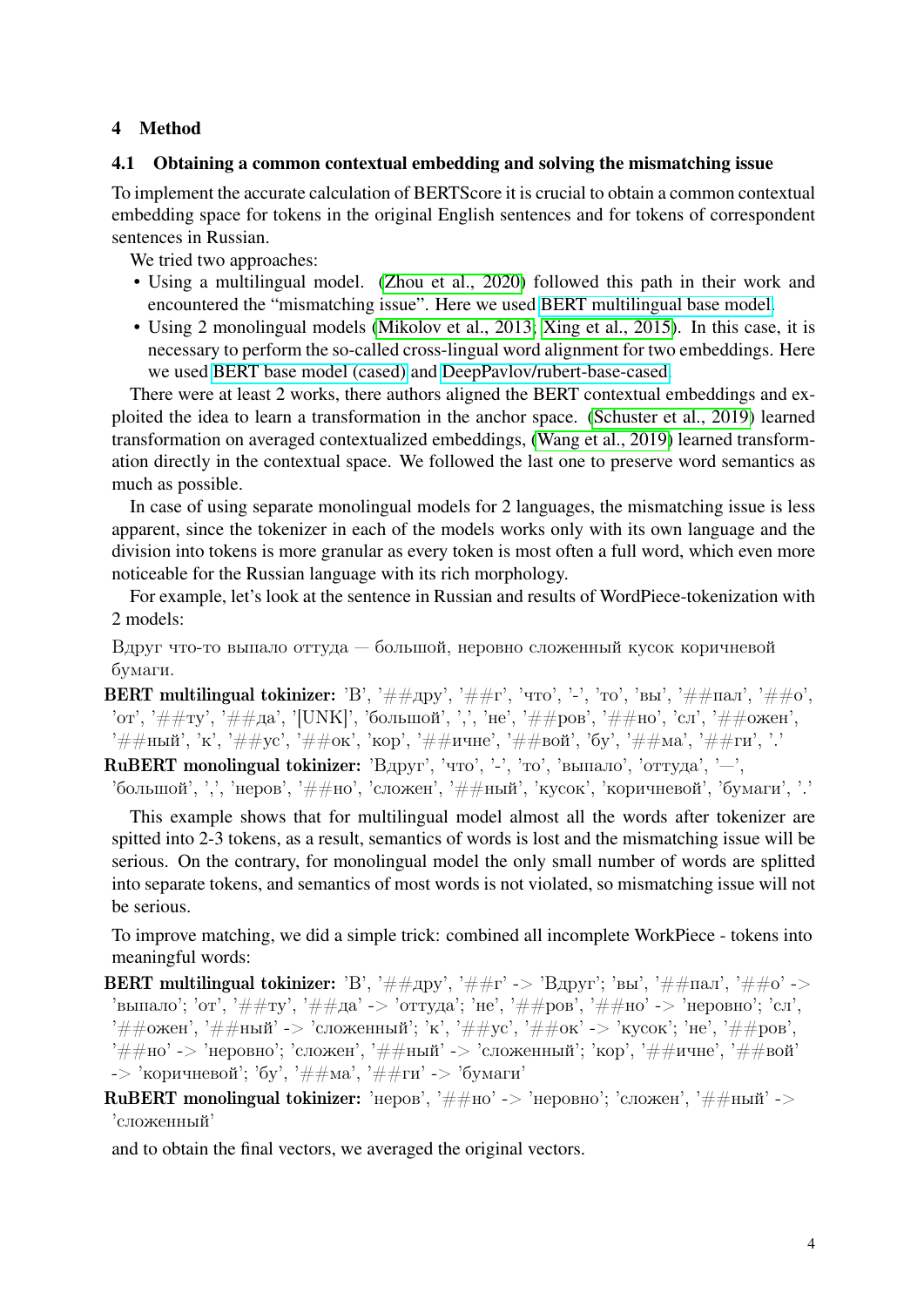### 4.2 Cross-lingual word alignment

In order to align two embeddings derived from the two pre-trained monolingual BERT models it is necessary to perform cross-lingual word alignment, which is based on idea that all common languages share concepts that are grounded in the real world [\(Mikolov et al., 2013\)](#page-6-6).

The conditions for this alignment can be formulated as follows:

- minimizing the angles between word vectors in two different languages with the same meaning to align word semantics;
- preserving the angles between the word vectors of the original space to save the word relative semantics.

This operation is reduced as orthogonal Procrustes problem [\(Gower, 1975\)](#page-6-7): for a given matrix A and matrix B one is asked to find an orthogonal transformation matrix  $\Omega$  that minimizes the distance  $\Omega A$  to  $B$ :

$$
\underbrace{argmin}_{\Omega^T \Omega = I} \|\Omega A - B\|_F \tag{1}
$$

, where  $\|.\|_F$  denotes the Frobenius norm.

This problem has an exact solution found in 1964 [\(Schönemann, 1966\)](#page-7-5), it uses the operation of singular matrix decomposition.

For our case the ru-embedding is treated as matrix  $\vec{A}$  and the corresponding en-embedding is treated as matrix  $B$ . The orthogonality is necessary to ensure that the angles between vectors of the original embedding are not distorted during the transformation. To find  $\Omega$ , which minimizes the angles between vectors of words with the same meaning in two different languages after the alignment it is necessary to select such word pairs with the same meaning and solve Procrustes problem for them. These word pairs are called anchors, and the found  $\Omega$  optimizes this transformation for arbitrary ru-word vectors.

Thus, the following operations were performed:

- for all the sentences and for each version of theirs translation, all ru-words were translated using [Google Translate](https://translate.google.com) (a simple frequency dictionary could also be used);
- the found word translations were compared with the corresponding en-words in the original sentences for full match, in the case of repetition of words in sentences, their sequence was also taken into account, thus identifying the anchor pairs for which transformation is required;
- for the anchor pairs, found in the previous step, A and B matrices were found by concatenating the corresponding ru-word vectors and en-vectors;
- orthogonal matrix  $\Omega$  was found, which realizes  $A \rightarrow B$  transformation;
- $\Omega$  was optionally used to transform all ru-words vectors of the sentence to the target embedding.

As a result of the above operations, a single agreed ru-en contextual embedding of the source sentence's words and its translations was obtained for all sentences.

#### 4.3 BERTScore calculation methods

BERTScoreF1 was calculated using two methods:

- with all tokens in sentence, as it was in original work [\(Zhang et al., 2019\)](#page-7-0);
- with anchor tokens only. This modification simplifies and accelerates the calculation, reduces mismatching issue and, as it turned out, finally showed the best results.

Spearman- $\rho$  and Kendall- $\tau$  were calculated for each test sample, and finally the results were averaged over all samples.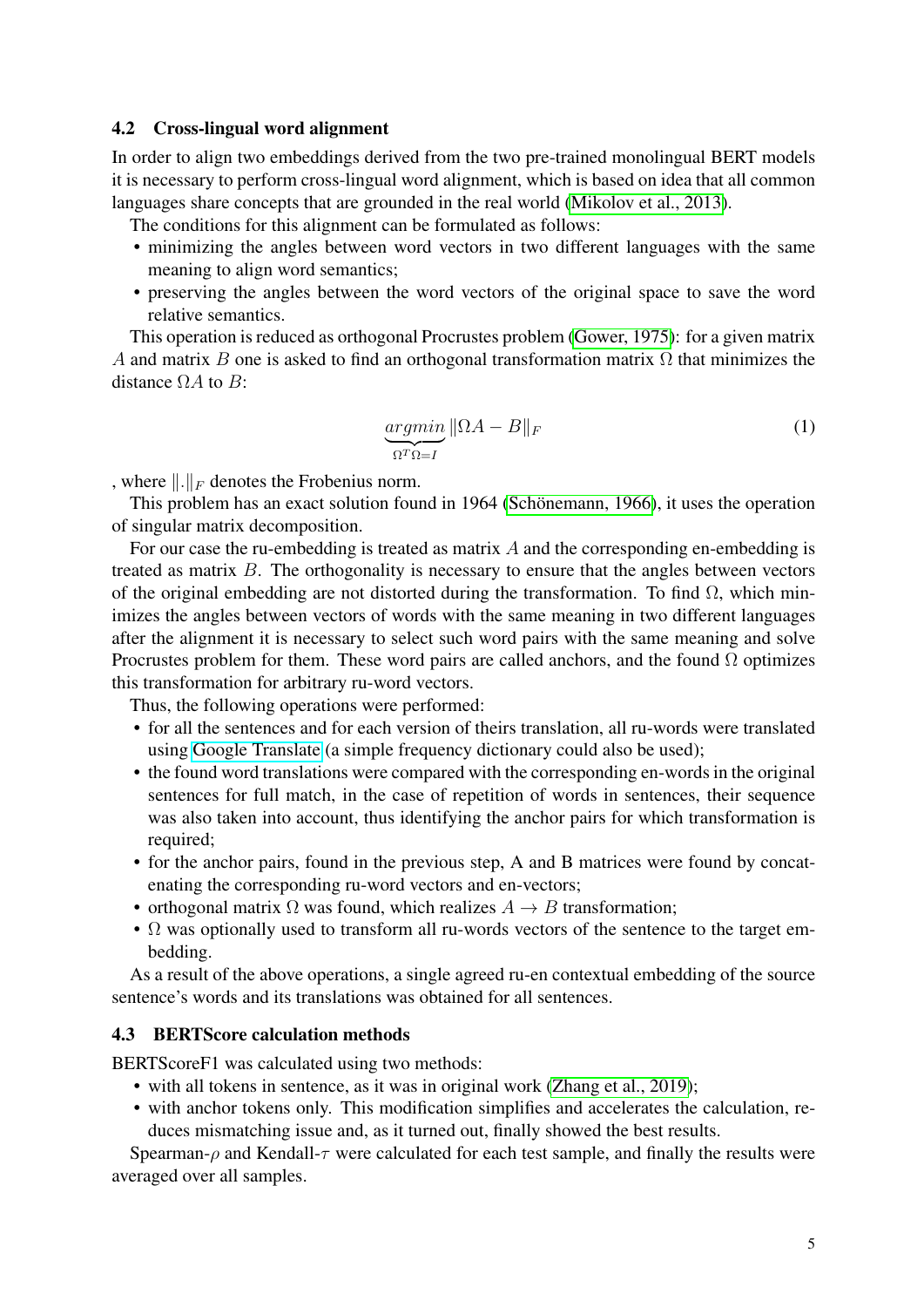# 5 Results

Multilingual BERT embedding showed poor results both for MTQA and HTQA, as the rank correlations for all the approaches are less then zero (Table [1\)](#page-5-0). The most likely reason is mismatching issue. Further we will focus on the results of 2 monolingual BERT embedding.

Table 1: Mean values of correlation coefficients (mean) and standard error of the mean (se) for different assessment, models and BERTScore calculation methods

<span id="page-5-0"></span>

| QA        | <b>Models</b>             | <b>Method</b> | <b>Spearman</b> | <b>Kendall</b> |
|-----------|---------------------------|---------------|-----------------|----------------|
|           |                           |               | mean (se)       | mean (se)      |
| <b>MT</b> | multilingval BERT         | all words     | $-0.07(0.09)$   | $-0.06(0.08)$  |
| <b>MT</b> | multilingval BERT         | anchors       | $-0.04(0.08)$   | $-0.02(0.08)$  |
| <b>MT</b> | BERT + RUBERT + alignment | all words     | 0.30(0.06)      | 0.25(0.06)     |
| MT        | BERT + RUBERT + alignment | anchors       | 0.53(0.04)      | 0.44(0.04)     |
| <b>HT</b> | multilingval BERT         | all words     | $-0.43(0.08)$   | $-0.36(0.07)$  |
| <b>HT</b> | multilingval BERT         | anchors       | $-0.30(0.07)$   | $-0.25(0.07)$  |
| <b>HT</b> | BERT + RUBERT + alignment | all words     | $-0.34(0.08)$   | $-0.29(0.07)$  |
| <b>HT</b> | BERT + RUBERT + alignment | anchors       | 0.06(0.09)      | 0.05(0.08)     |

For the pair of monolingual BERT with word alignment the average values of rank correlation coefficients are strictly above zero for MTQA (Table [1\)](#page-5-0), i.e. BERTScore shows good correlation with human judgments.

For HTQA the values of the rank correlations for all approaches are close to zero (Table [1\)](#page-5-0), which roughly corresponds to a random guess. To clarify the reasons for this result, we analyzed several cases where BERTScore results were opposite to expert estimates of the algorithm's performance (Spearman- $\rho = -1$ ).

Initial sentence: 'He had learned that lesson yesterday when he had come home to find those terrible pink slips taped up all over the house'

and 3 version of translation:

НТ 1: 'Вчера он получил наглядное тому подтверждение, когда вернулся домой и обнаружил эти страшные розовые листки, расклеенные по всему дому.'  $BERTScoreF1 = 0.7252$ 

HT 2: 'Он понял это, когда, вернувшись вчера домой, обнаружил эти жуткие розовые талоны, расклеенные повсюду. BERTScoreF1 =  $0.7574$ 

[Google Translate:](https://translate.google.com) 'Он усвоил этот урок вчера, когда, придя домой, обнаружил эти ужасные розовые бланки, заклеенные по всему дому. BERTScoreF1 =  $0.7620$ 

BERTScore seems to be higher for the machine version [\(Google Translate\)](https://translate.google.com) and lower for the human versions due to closer in both word count and word semantic. This example indicates the following reasons for poor correlation:

- in human versions of translations, semantic proximity to the original sentence is much harder to establish than in MTs, because these versions include paraphrasing, which is perceived as "artistic language" and is judged higher by humans, despite the greater distance in semantics;
- an assessor appears to be more likely to better score a version that considers the broader context beyond a one sentence, as opposed to the BERT, which considers the context of no more than one sentence.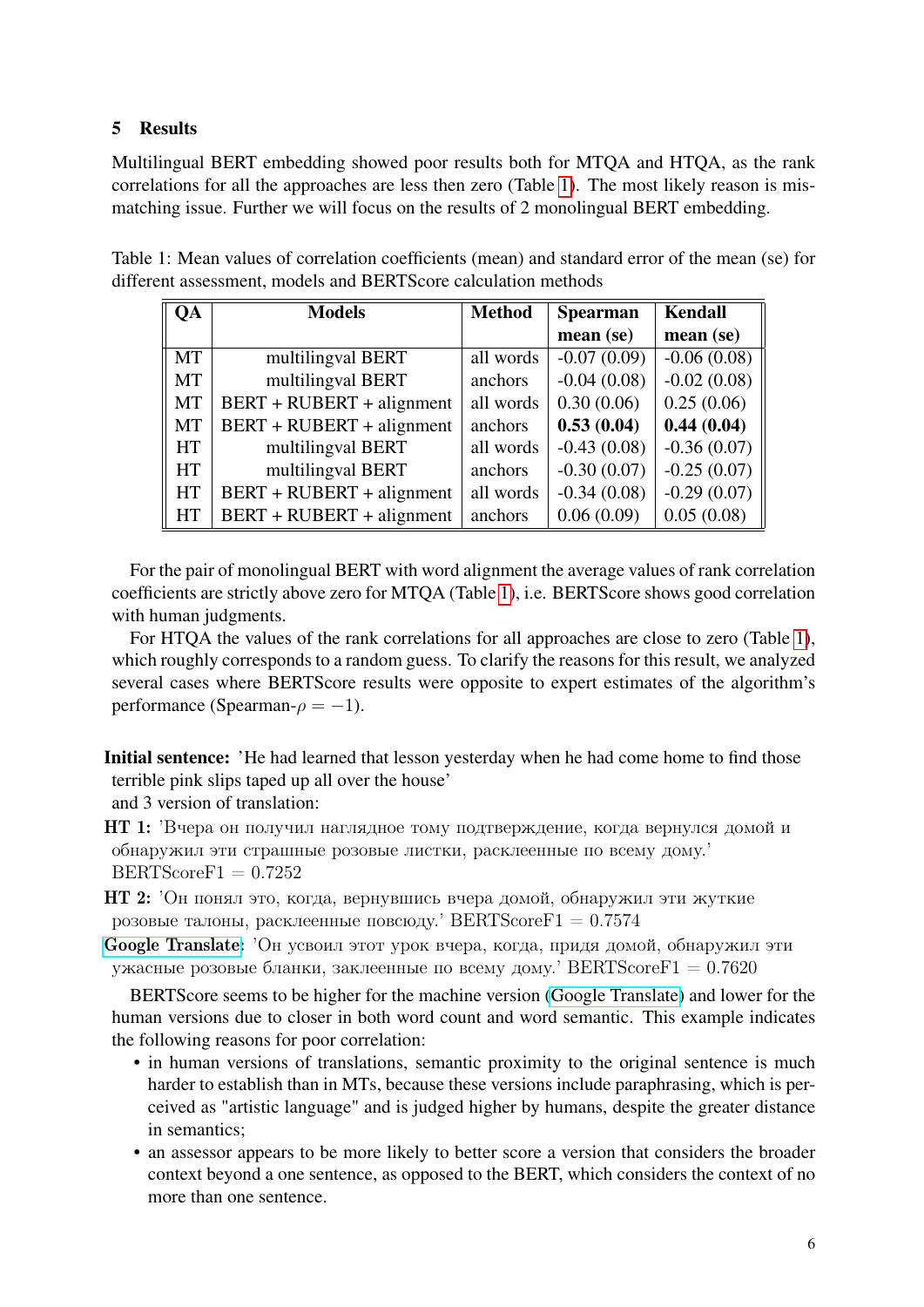For the both assessments, the anchors-only method performed noticeably better than the allwords based approach.

### 6 Conclusion and next steps

Based on the results, we can conclude that BERTScore is well correlates with human judgments for automatic MTQA, but shows poor correlation with human judgments for automatic HTQA.

The most prominent results for MTQA were obtained with the following approaches:

- using pair of pretrained monolingual BERT models without any fine-tuning;
- using word alignment based on anchor words, which is obtained by word translation;
- combining all incomplete WorkPiece tokens into meaningful words and using simple averaging of corresponding vectors;
- BERTScore calculation on anchor words only.

In the future, we plan to perform additional testing for the en->ru direction on publicly available annotated corpora.

For translation directions with linguistically similar language pairs, the mismatching issue will not be so evident due to the effect of big vocabulary overlap[\(Pires et al., 2019\)](#page-6-8). It can be expected that the same approach for calculating BERTScore can show better results for such languages with both monolingual BERT and multilingual BERT.

## Acknowledgements

We thank Irakli Menteshashvili for his help in assessing translations and working with literary sources.

### References

- <span id="page-6-3"></span>Satanjeev Banerjee and Alon Lavie. 2005. Meteor: An automatic metric for mt evaluation with improved correlation with human judgments. // *in Proceedings of the ACL Workshop on Intrinsic and Extrinsic Evaluation Measures for Machine Translation and/or Summarization*, Ann Arbor, Michigan, USA.
- <span id="page-6-5"></span>J. Devlin, M. W. Chang, K. Lee, and K. Toutanova. 2018. Bert: Pre-training of deep bidirectional transformers for language understanding. *Computing Research Repository*, arXiv:1810.04805. version 2.
- <span id="page-6-1"></span>Markus Freitag, George Foster, David Grangier, Viresh Ratnakar, Qijun Tan, and Wolfgang Macherey. 2021. Experts, errors, and context: A large-scale study of human evaluation for machine translation. *Computing Research Repository*, arXiv.2104.14478. version 1.
- <span id="page-6-7"></span>J. C. Gower. 1975. *Generalized procrustes analysis*. Psychometrika.
- <span id="page-6-0"></span>Lifeng Han, Gareth J. F. Jones, and Alan F. Smeaton. 2021. Translation quality assessment: A brief survey on manual and automatic methods. *Computing Research Repository*, arXiv:2105.03311. version 1.
- <span id="page-6-4"></span>Chi kiu Lo. 2019. Yisi - a unified semantic mt quality evaluation and estimation metric for languages with different levels of available resources. // *In Proceedings of the Fourth Conference on Machine Translation*, P 507–513, Florence, Italy.
- <span id="page-6-6"></span>Tomas Mikolov, Quoc V. Le, and Ilya Sutskever. 2013. Exploiting similarities among languages for machine translation. *Computing Research Repository*, arXiv:1309.4168. version 1.
- <span id="page-6-2"></span>Kishore Papineni, Salim Roukos, Todd Ward, and Wei-Jing Zhu. 2002. Bleu: a method for automatic evaluation of machine translation. // *in proceedings of the 40th annual meeting of the association for computational linguistics (ASL)*, Philadelphia, USA.
- <span id="page-6-8"></span>Telmo Pires, Eva Schlinger, and Dan Garrette. 2019. How multilingual is multilingual bert? *Computing Research Repository*, arXiv:1906.01502. version 1.